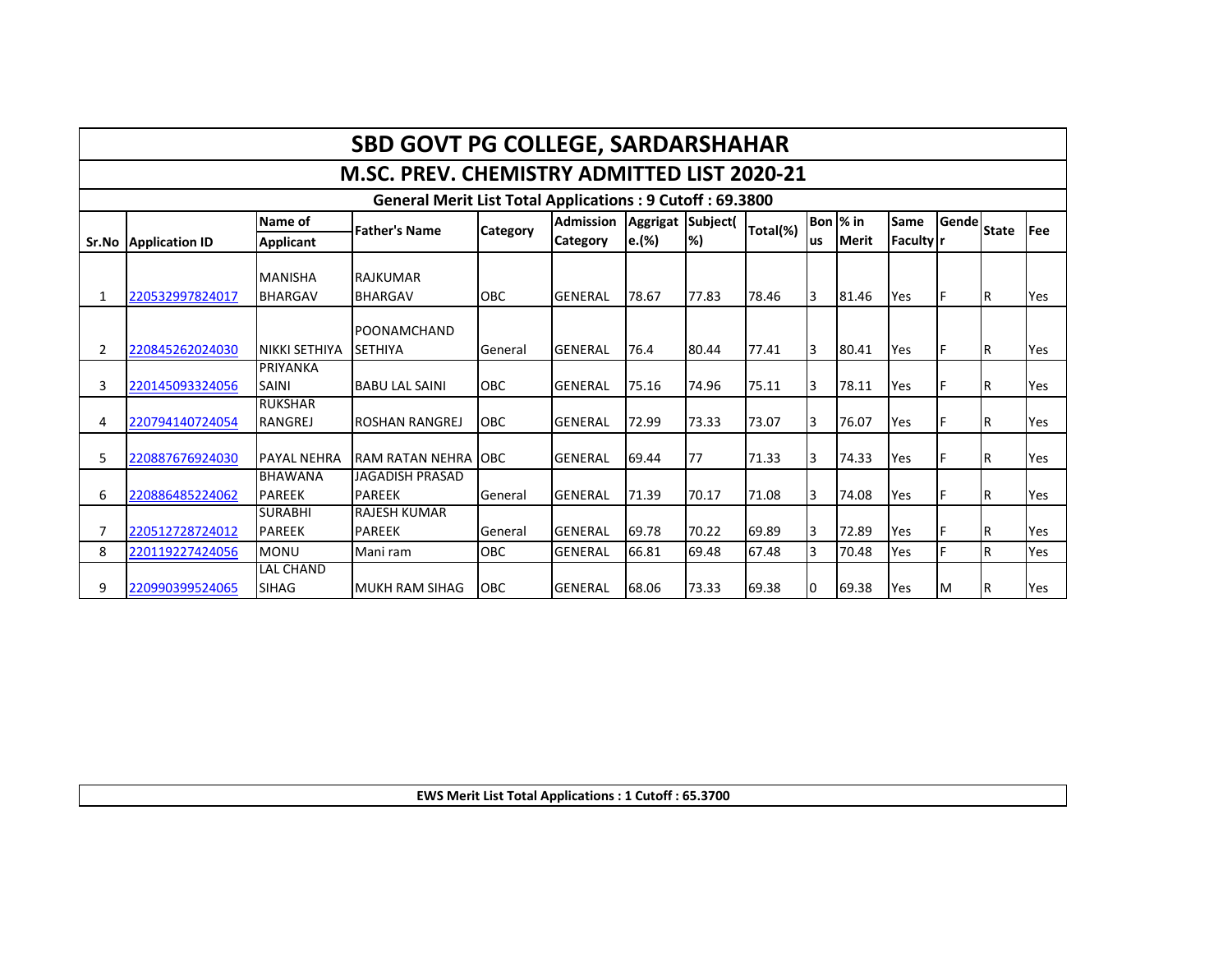|       |                       | <b>Name of</b>   | -Father's Name   | <b>Category</b> | <b>Admission</b> | Aggrigat Subject( |               | Total(%) | Bon  % in |                 | Same             | <b>Sendel</b> | <b>State</b> | <b>IFee</b> |
|-------|-----------------------|------------------|------------------|-----------------|------------------|-------------------|---------------|----------|-----------|-----------------|------------------|---------------|--------------|-------------|
| Sr.No | <b>Application ID</b> | <b>Applicant</b> |                  |                 | <b>Category</b>  | le.(%)            | $\frac{1}{2}$ |          | lus       | <b>Merit</b>    | <b>Faculty</b> r |               |              |             |
|       |                       | <b>URAVASHI</b>  | <b>MURARILAL</b> |                 |                  |                   |               |          |           |                 |                  |               |              |             |
|       | 180331524058          | <b>ICHAKLAN</b>  | <b>CHAKLAN</b>   | General         | <b>EWS</b>       | 63.01             | 60.44         | 62.37    |           | $165.3^{\circ}$ | <b>Yes</b>       |               | IR           | <b>IYes</b> |

|       | <b>OBC Merit List Total Applications: 3 Cutoff: 56.2900</b> |                     |                              |                 |                  |                  |                           |          |     |               |                    |               |              |             |  |
|-------|-------------------------------------------------------------|---------------------|------------------------------|-----------------|------------------|------------------|---------------------------|----------|-----|---------------|--------------------|---------------|--------------|-------------|--|
|       |                                                             | Name of             | <b>IFather's Name</b>        | <b>Category</b> | <b>Admission</b> | Aggrigat Subject |                           | Total(%) |     | Bon % in      | ISame              | <b>Sendel</b> | <b>State</b> | <b>IFee</b> |  |
| Sr.No | <b>Application ID</b>                                       | <b>Applicant</b>    |                              |                 | <b>Category</b>  | e.(%)            | $\left  \% \right\rangle$ |          | lus | <b>IMerit</b> | <b>IFaculty In</b> |               |              |             |  |
|       |                                                             | <b>POOJA</b>        |                              |                 |                  |                  |                           |          |     |               |                    |               |              |             |  |
|       | 220897075024035                                             | <b>RAKSHAK</b>      | <b>BABU LAL RAKSHAK IOBC</b> |                 | <b>OBC</b>       | 61.33            | 61.19                     | 61.3     |     | 64.3          | Yes                |               |              | Yes         |  |
|       |                                                             | <b>PRAMESHWAR</b>   |                              |                 |                  |                  |                           |          |     |               |                    |               |              |             |  |
|       | 220553187624050                                             | <b>LAL</b>          | <b>GIRDHARI LAL</b>          | OBC             | <b>OBC</b>       | 59.52            | 60.96                     | 59.88    | I٥  | 59.88         | Yes                | Iм            |              | Yes         |  |
|       | 220565125824074                                             | <b>JAYESH SAINI</b> | KANHAIYA LAL                 | OBC             | <b>OBC</b>       | 54.94            | 60.33                     | 56.29    | I٥  | 56.29         | Yes                | Iм            |              | Yes         |  |

| SC Merit List Total Applications: 3 Cutoff: 56.0000 |                    |                      |     |                              |                   |                           |             |     |               |              |               |              |             |
|-----------------------------------------------------|--------------------|----------------------|-----|------------------------------|-------------------|---------------------------|-------------|-----|---------------|--------------|---------------|--------------|-------------|
|                                                     | Name of            | <b>Father's Name</b> |     | <b>Admission</b><br>Category | Aggrigat Subject( |                           | Total(%)    |     | Bon  % in     | lSame        | <b>Sendel</b> | <b>State</b> | <b>IFee</b> |
| <b>Sr.No Application ID</b>                         | <b>Applicant</b>   |                      |     | <b>Category</b>              | e.(%)             | $\left  \% \right\rangle$ |             | lus | <b>IMerit</b> | l Faculty Ir |               |              |             |
| 220590726524013                                     | <b>SHALU GAGAN</b> | <b>AMAR CHAND</b>    | lsc | ISC                          | 67.06             | <b>64</b>                 | 66.3        |     | 69.3          | Yes          |               |              | Yes         |
|                                                     |                    | <b>DUNGARMAL</b>     |     |                              |                   |                           |             |     |               |              |               |              |             |
| 220883196024082                                     | ANIL KUMAR         | KALWA                | ıэc | ISC                          | 157.33            | 60.44                     | 58.11       | I٥  | 58.11         | <b>Yes</b>   | <b>IM</b>     |              | <b>Yes</b>  |
| 220517534924044                                     | <b>PRADEEP</b>     | ROHITASH             | lsc | <b>I</b> SC                  | 55.44             | 57.67                     | <b>I</b> 56 |     | I56           | Yes          | <b>IM</b>     |              | <b>Yes</b>  |

|  |                | <b>M.SC. PREV. CHEMISTRY CONVERSION LIST SC</b> |                 |                                                     |  |                      |          |             |              |                |                     |
|--|----------------|-------------------------------------------------|-----------------|-----------------------------------------------------|--|----------------------|----------|-------------|--------------|----------------|---------------------|
|  |                |                                                 |                 | SC Merit List Total Applications: 2 Cutoff: 54.6700 |  |                      |          |             |              |                |                     |
|  | <b>Name of</b> | - Fathar's Name                                 | <i>Category</i> | Admission Aggrigat Subject(                         |  | $T_{\text{obs}}(10)$ | Bon % in | <b>Same</b> | <b>Sende</b> | <b>A</b> ctata | $I E \wedge \wedge$ |